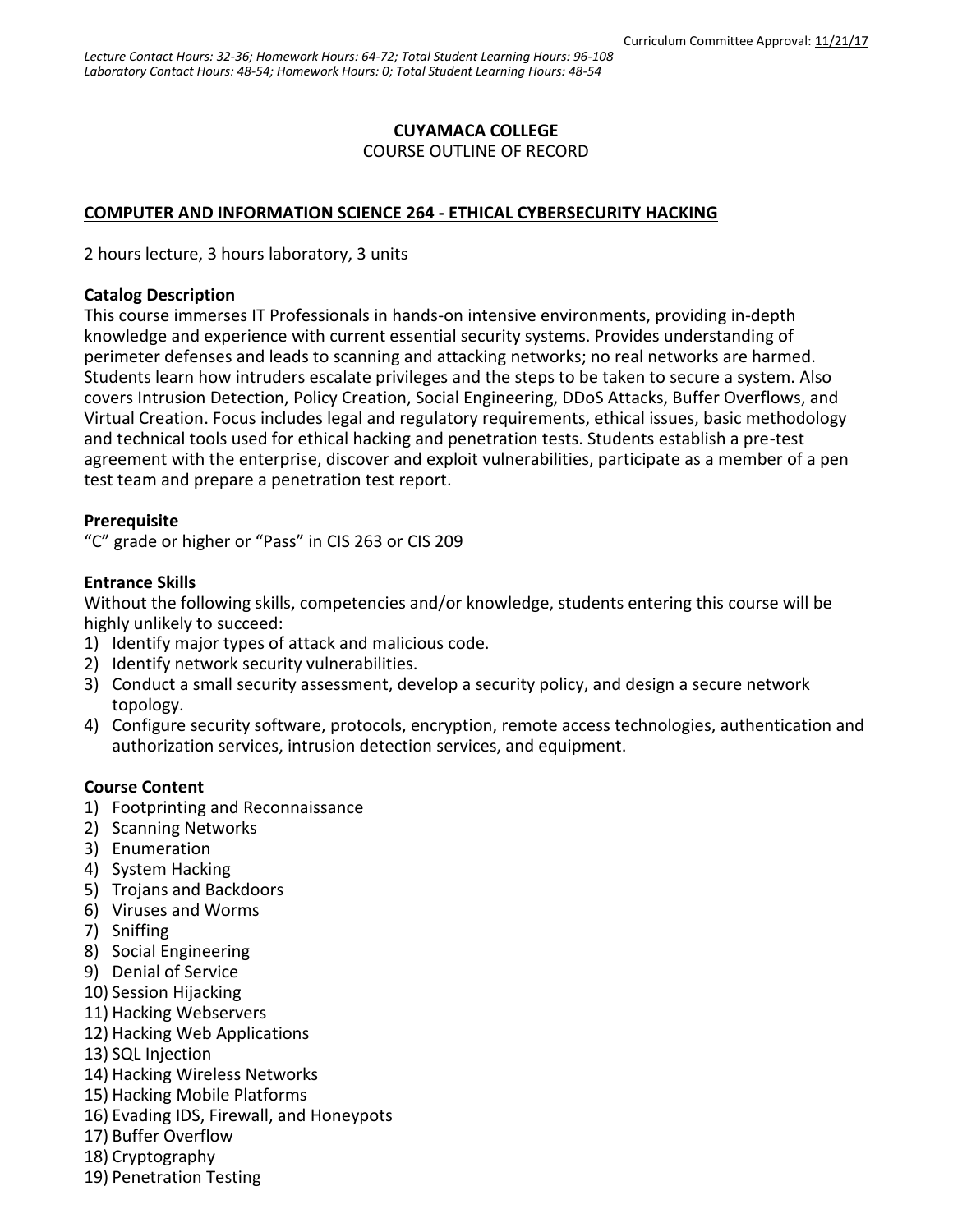# **Course Objectives**

Students will be able to:

- 1) Evaluate the legal and regulatory requirements of ethical hacking and penetration tests.
- 2) Produce a penetration test authorization and rules of engagement document.
- 3) Contrast penetration testing methodologies.
- 4) Derive system reconnaissance and network scan to detect open ports and vulnerable systems.
- 5) Elaborate social engineering techniques for a penetration test.
- 6) Compile penetration test scanning results to exploit vulnerabilities.

# **Method of Evaluation**

A grading system will be established by the instructor and implemented uniformly. Grades will be based on demonstrated proficiency in the subject matter determined by multiple measurements for evaluation, one of which must be essay exams, skills demonstration or, where appropriate, the symbol system.

- 1) Essay Examinations
- 2) Objective Examinations and quizzes
- 3) Problem Solving Examination
- 4) Skill Demonstrations: securing a provided network
- 5) Classroom Discussion
- 6) Reports: students will be provided with specific scenarios relating to "real life" events that have taken place that relate to cyber security breaches and will be instructed to provide a limited written report relative to implementation of procedures and processes designed to combat future potential breaches. Instructor will evaluate the report based upon a rubric provided to students.

# **Special Materials Required of Student**

Electronic storage media, reliable access to Internet

## **Minimum Instructional Facilities**

Smart computer lab with whiteboards, Internet browser, Internet connectivity, software, printer; network connection not connected to school academic resources Virtual Machine (VM) environment for students to work (Netlab).

## **Method of Instruction**

- 1) Lecture and demonstration in a traditional classroom or via electronic means
- 2) Hands-on practice in either a dedicated or a virtual lab environment
- 3) Topical discussion of current operating system trends and issues

## **Out-of-Class Assignments**

- 1) Utilizing virtual machines configured with windows and windows server operating systems:
	- a. Configure specific computer security functions and/or subsystems.
	- b. Troubleshoot/analyze imposed security problems, investigate potential alternatives, and implement corrective action to achieve a determined result.
- 2) Read and analyze instructor assigned case studies; post analysis and comments to the class discussion board.
- 3) Respond to other students' analysis and comments on the class discussion board.

## **Texts and References**

- 1) Required (representative example): Orivano, Sean-Philip. *Hacker Techniques, Tools, and Incident Handling.* 2nd Edition. Jones and Bartlett Learning, 2014.
- 2) Supplemental: None